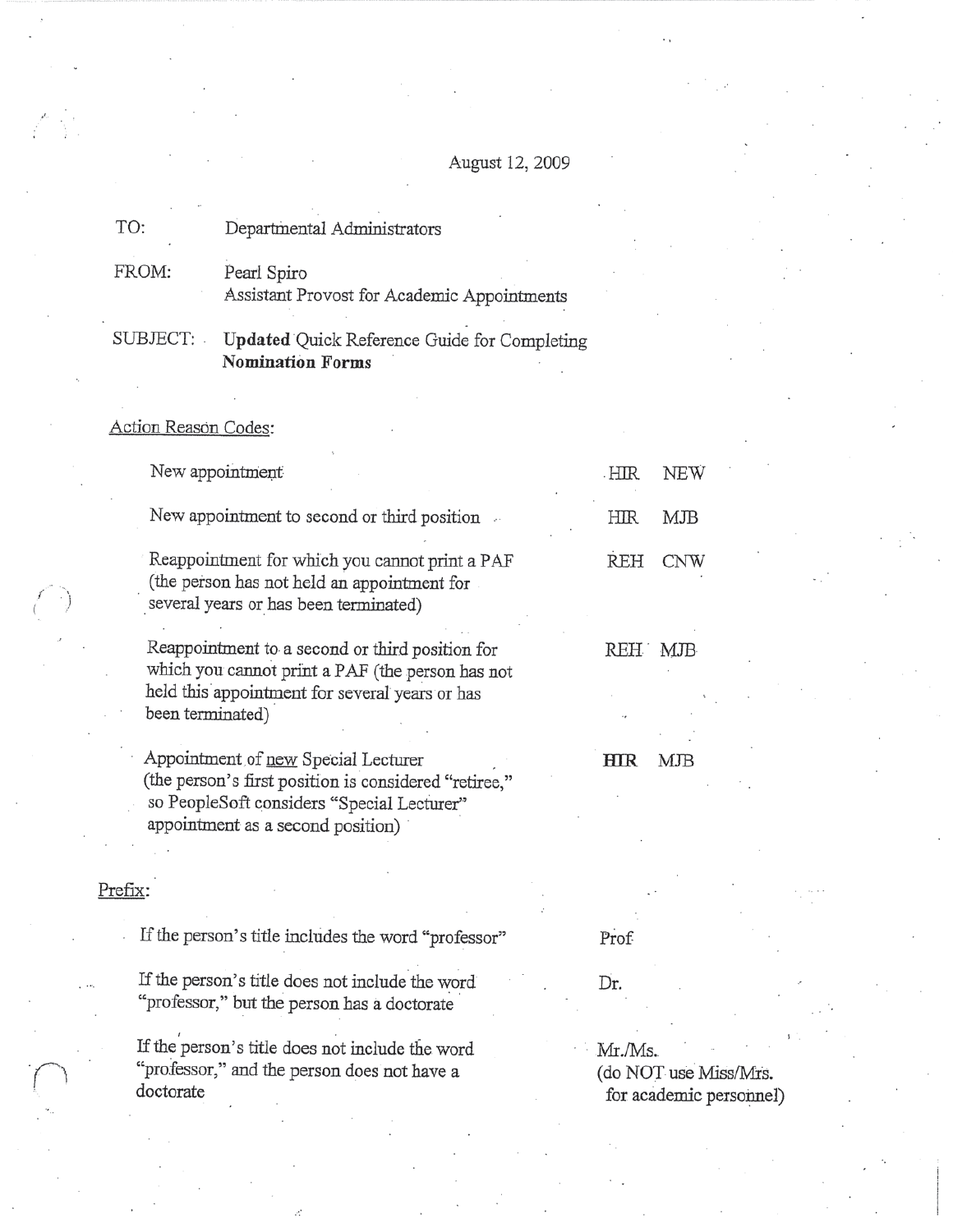Office Address:

Do not include city, state, and zip code if using campus address

Form will be returned if Mail Code and/or Check Sequence Number are missing.

#### Mailing Address/Home Address:

If mailing address and home address are the same, do not include mailing address. Just enter home address. Do not put "SAME" in mailing address.

If they are different, include both addresses,

### Marital Status:

If not single, you must include marital status date (month/day/year).

#### Education:

List all the degrees that the person has earned. Please be sure to indicate the month and year of the degree if it will affect the person's appointment. For example, if a person being appointed as a postdoc received the degree in April 2009, please indicate the month so that the appointment can be processed. On the other hand, if a person being appointed Associate Professor earned the Ph.D. in 2003, you do not need to identify the month. PeopleSoft will default to June.

Identify the university from which the person received the degree, not the particular school: e.g., Columbia University, not Columbia University School of Law.

Identify the particular branch of larger systems from which the degree was earned. For example, if someone received a degree from Hunter College or from Stony Brook, the institution should be listed as CUNY, Hunter College or SUNY, Stony Brook.

Do not use abbreviations for institutions. For example, do not use MIT: write out Massachusetts Institute of Technology; do not use UCLA: write out University of California, Los Angeles.

Identify foreign institutions with the country in which they are located, even if it should be self-evident: e.g., Oxford University (UK), University of Tokyo (Japan), McGill University (Canada).

2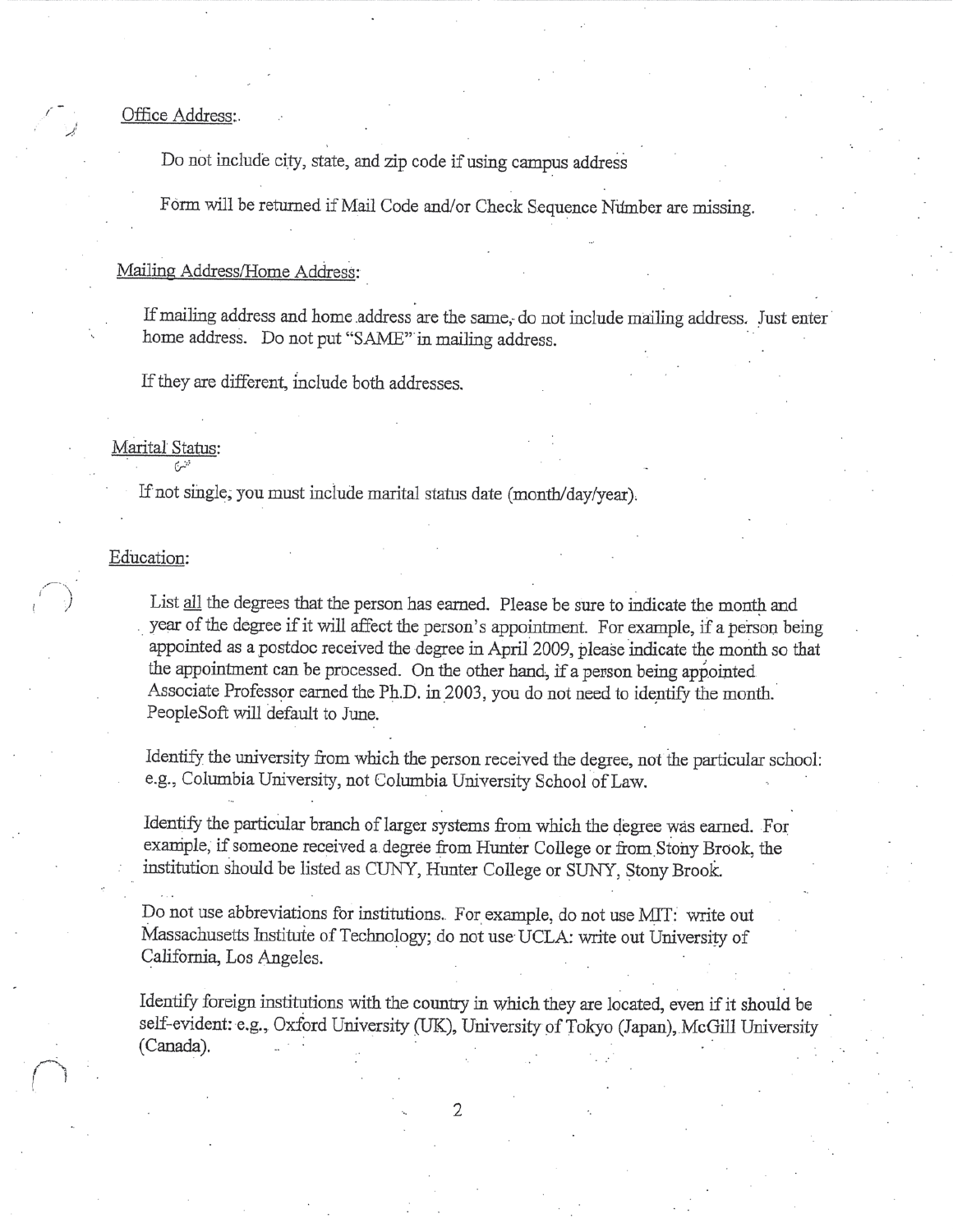If the person's highest degree is only a high school diploma, you do not need to identify the high school. Simply indicate "High School Diploma" and the year it was earned.

IMPORTANT: In addition to the levels of education that PeopleSoft requires, you must indicate the actual degrees that a person has earned. Once you have printed the nomination form, please write in all the actual degrees next to the level of education printed on the form (e.g., Bachelors - B.A.), not next to the institution. This is very important for academic personnel. (See the attached sample of nomination form.)

## Tenure Information:

Tenure information is required for all academic personnel (both full-time and part-time).

Faculty with appointments with tenure are "Tenured." Please enter the date in the box.

All full-time faculty who do not have tenure and who have unmodified titles (Instructor, Lecturer, Associate, Assistant Professor, Associate Professor, Professor) including those with "Visiting" titles are "Nontenured But On Track." No date should be entered.

All full-time faculty who have "clinical," "professional practice" or "in discipline" in their titles are "Other Nontenured." No date should be entered.

All part-time faculty are "Other Nontenured." No date should be entered.

Officers of research and student officers do not have tenure status. Please write "None" in the box. Do not use "Other Nontenured" for these groups.

#### Complete University Title:

Must be completed for all faculty and officers of research (NOT for student officers)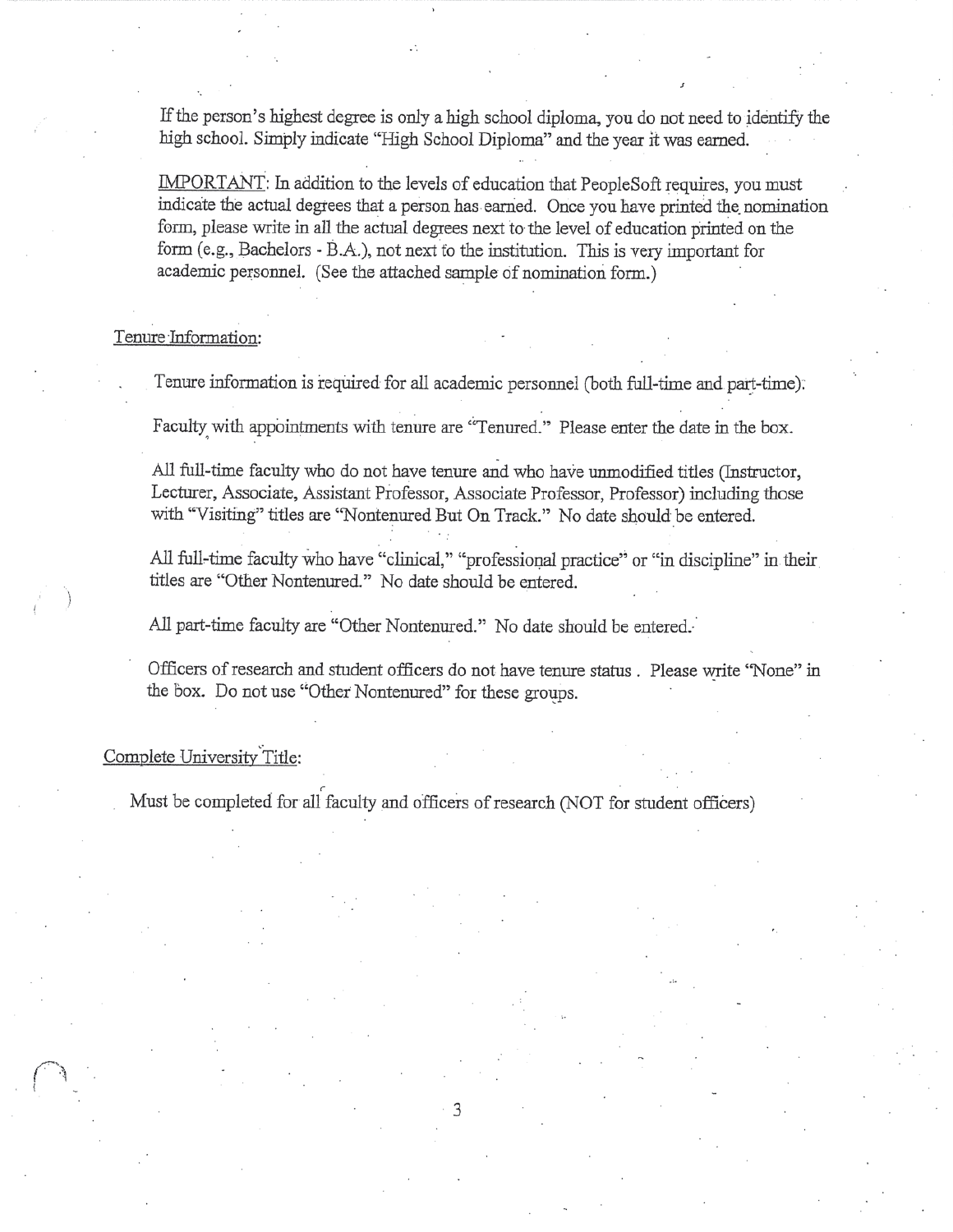### Position/Salary Information:

Use position number from the list provided by Human Resources. Please contact me if you need a title that is not on the list.

Be sure to complete "Position Entry Date," "Appt/Comp Rate Eff Date," and Appt/Comp Rate End Date." All these dates should be the same as the "Eff Date" at the top of the nomination form. Please take special care with dates (e.g., 9/1/09-5/31/09 is not good).

"Appt Type" will be system generated so you do not need to complete this field.

You must provide both "Comp Rate" and "Annual Rate." (The TIG Calculator should not be used to calculate the "Comp Rate" for appointments of less than one month.)

Salary Type is "Contract" unless the person has tenure or is an officer of the libraries in which cases you should use "Naannl."

Full-Time/Part-Time status must be identified. All student officers are part-time.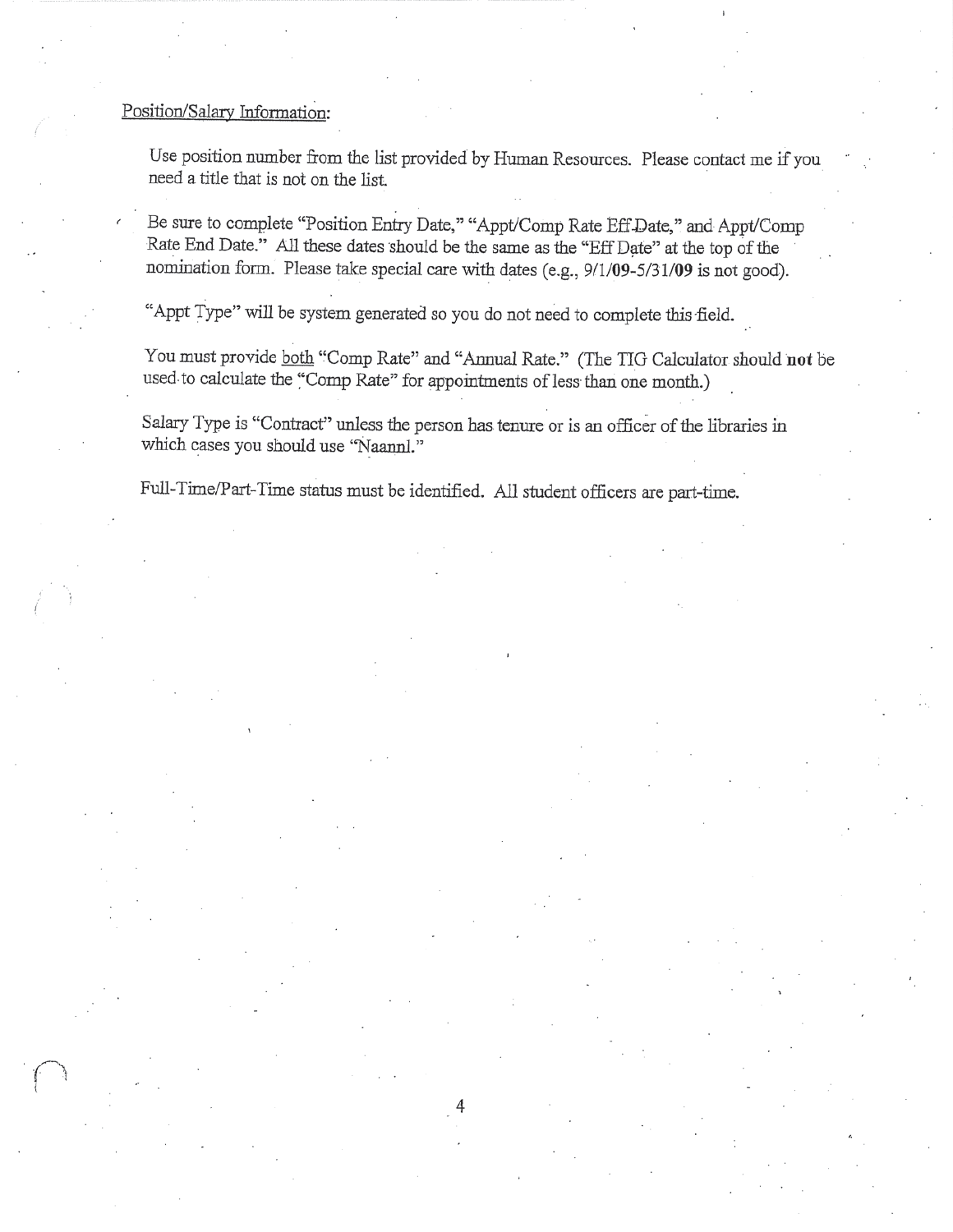## August 12, 2009

- TO: Departmental Administrators
- FROM: Pearl Spiro, Assistant Provost for Academic Appointments

## SUBJECT: **Updated** Quick Reference Guide for Processing **PAFs FOR FULL- TIME Academic Personnel** Who Cannot Be Done by E-Comp

- I. REAPPOINTMENTS/SALARY INCREASES REQUIRING A PAF (assumes that you cannot reappoint the person by E-Comp but must use a PAF.)
	- 1. Nontenured Faculty/Officers of Research/ Student Officers: Reappoint with/without a change in title and with/without a change in salary

DTA CNW only

(NO other codes are required to indicate a change in title or salary. Do not use DTA TTL and/or PAY ADJ)

2. Tenured Faculty:

| <b>Salary Increase:</b> | PAY ADJ |
|-------------------------|---------|
| Change in Title:        | DTA TTL |

## II. COMMON TERMINATIONS:

| Appointment ended        |                                          | <b>TER AEN</b> |
|--------------------------|------------------------------------------|----------------|
| Resignation:             | Accepted position outside the University | <b>TER APO</b> |
| Resignation:             | Other personal                           | <b>TER ROP</b> |
| Resignation:             | Relocation                               | <b>TER RLO</b> |
| <b>Normal Retirement</b> |                                          | <b>RET NOR</b> |
| Retirement before 65     |                                          | <b>RET EAR</b> |

## III. CHANGE IN STATUS FROM FULL-TIME TO PART-TIME.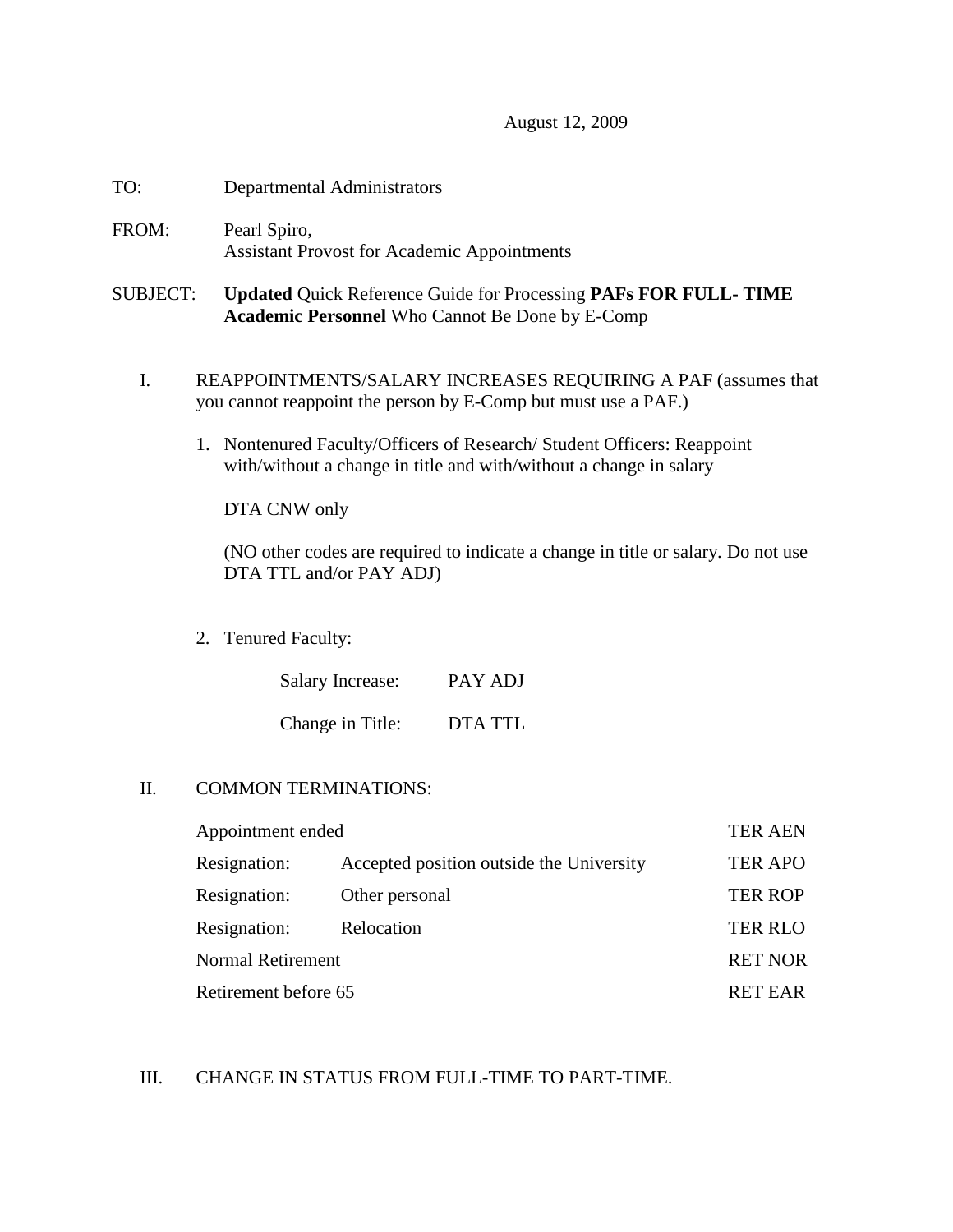1. Actions at Top of PAF:

TER and appropriate Action Code:

REH CNW

- 2. Record new appointment in usual way, making sure to change POSITION ENTRY DATE and TITLE EFFECTIVE DATE if the title is changing.
- 3. Terminate full-time appointment using TER and appropriate reason code with date of termination in Termination Box.

## IV. COMMON LEAVES

| Exemption from Teaching Duties (with salary)      | PLA EXM        |
|---------------------------------------------------|----------------|
| Exemption from Teaching Duties (without salary)   | <b>LOA EXM</b> |
| Research Leave (with salary)                      | PLA RSR        |
| Research Leave (without salary)                   | <b>LOA RSR</b> |
| Sabbatical Leave (with salary)                    | PLA SAB        |
| Sabbatical Leave (without salary)                 | LOA SAB        |
| Parental Workload Relief (FMLA/with salary)       | PLA FPR        |
| Parental Workload Relief (with salary)            | <b>PLA PWR</b> |
| Parental Workload Relief (FMLA/without salary)    | <b>LOA FPR</b> |
| Parental Workload Relief (without salary)         | <b>LOA PWR</b> |
| Personal (FMLA/with salary)                       | PLA FPL        |
| Personal (with salary)                            | PLA PER        |
| Personal (FMLA/without salary)                    | LOA FPL        |
| Personal (without salary)                         | <b>LOA PER</b> |
| Non~occupational disability (FMLA/with salary)    | PLA FNO        |
| Non-occupational disability (with salary)         | PLA NOC        |
| Non-occupational disability (FMLA/without salary) | LOA FNO        |
| Non-occupational disability (without salary)      | LOA NOC        |
| Parental care (FMLA/with salary)                  | PLA FIC        |
| Parental care (with salary)                       | PLA INF        |
| Parental care (FMLA/without salary)               | <b>LOA FIC</b> |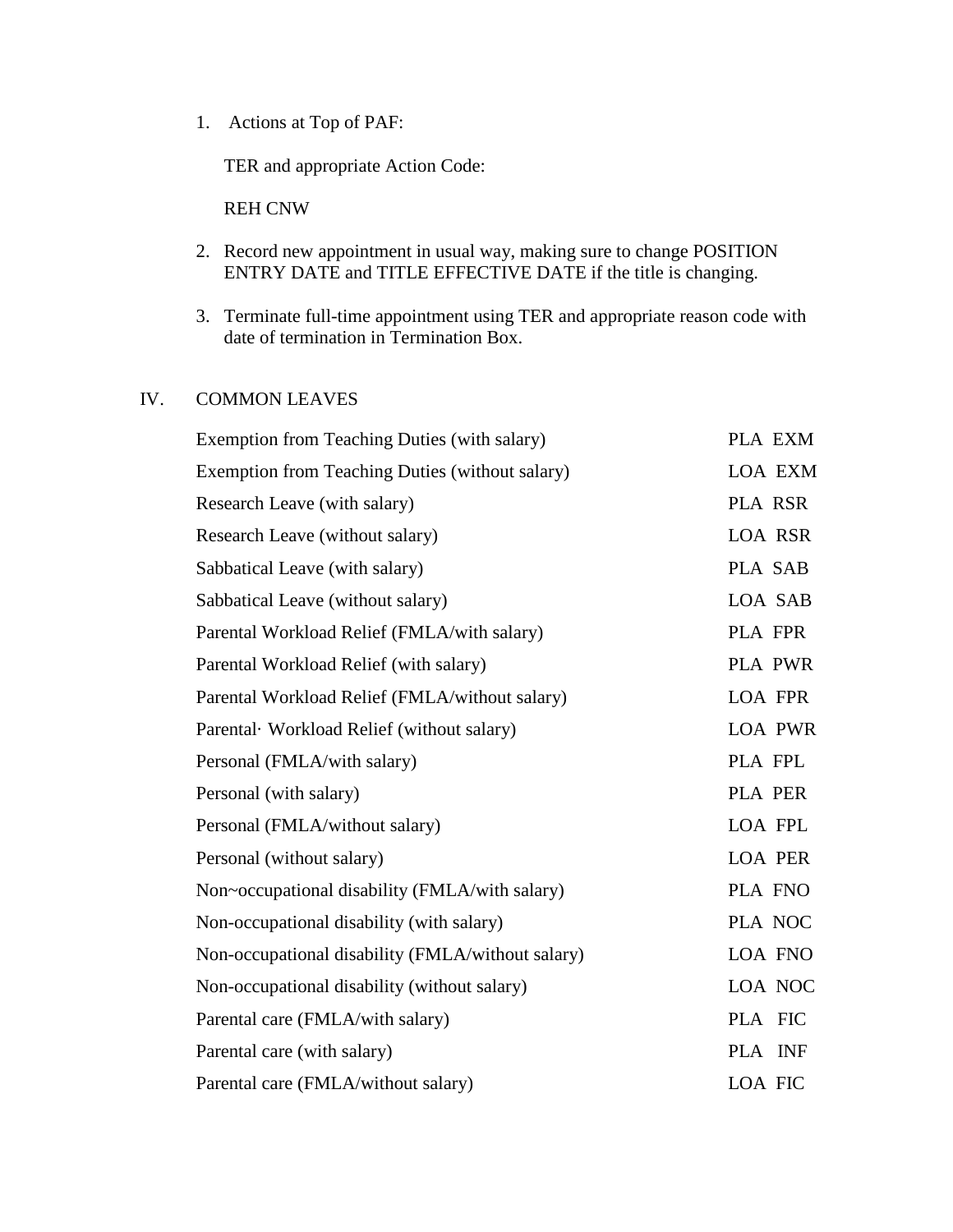| Parental care (without salary)        | LOA INF |
|---------------------------------------|---------|
| Long-term disability (with salary)    | PLA LTD |
| Long-term disability (without salary) | LOA LTD |
| Lapse of funding                      | LOA FND |
| Public Service                        | LOA PUB |

## V. RETURN FROM LEAVE RELOA

PAFs must be submitted to return people from leave as of January 1 and of July 1.

For people on leave with full salary or on leave without salary the P AF simply needs to indicate RFL LOA.

For people who are on leave with partial salary, in addition to indicating "RFL LOA," you must also

For tenured faculty:

- 1. Change COMP RATE and ANNUAL RATE
- 2. Update (if necessary) FULL BASE SALARY
- 3. Change APPT/COMP RATE EFF DATE
- 4. In Leave Box indicate RFL LOA and actual return date
- Example: Person is currently on sabbatical leave for entire year at \$30,000, assuring that the person would earn \$60,000 annually if he/she was not on leave.

The PAF currently shows

COMP RATE - 30,000 ANNUAL RATE - 30,000 FULL BASE SALARY - 60,000

APPT/COMP RATE EFF DATE: 7/1/09

LEAVE ACTION: PLA ACTION REASON CODE: SAB

LEAVE BEGIN DATE: 7/1/09 LEAVE END DATE: 6/30/10 EXPECTED RETURN: 7/1/10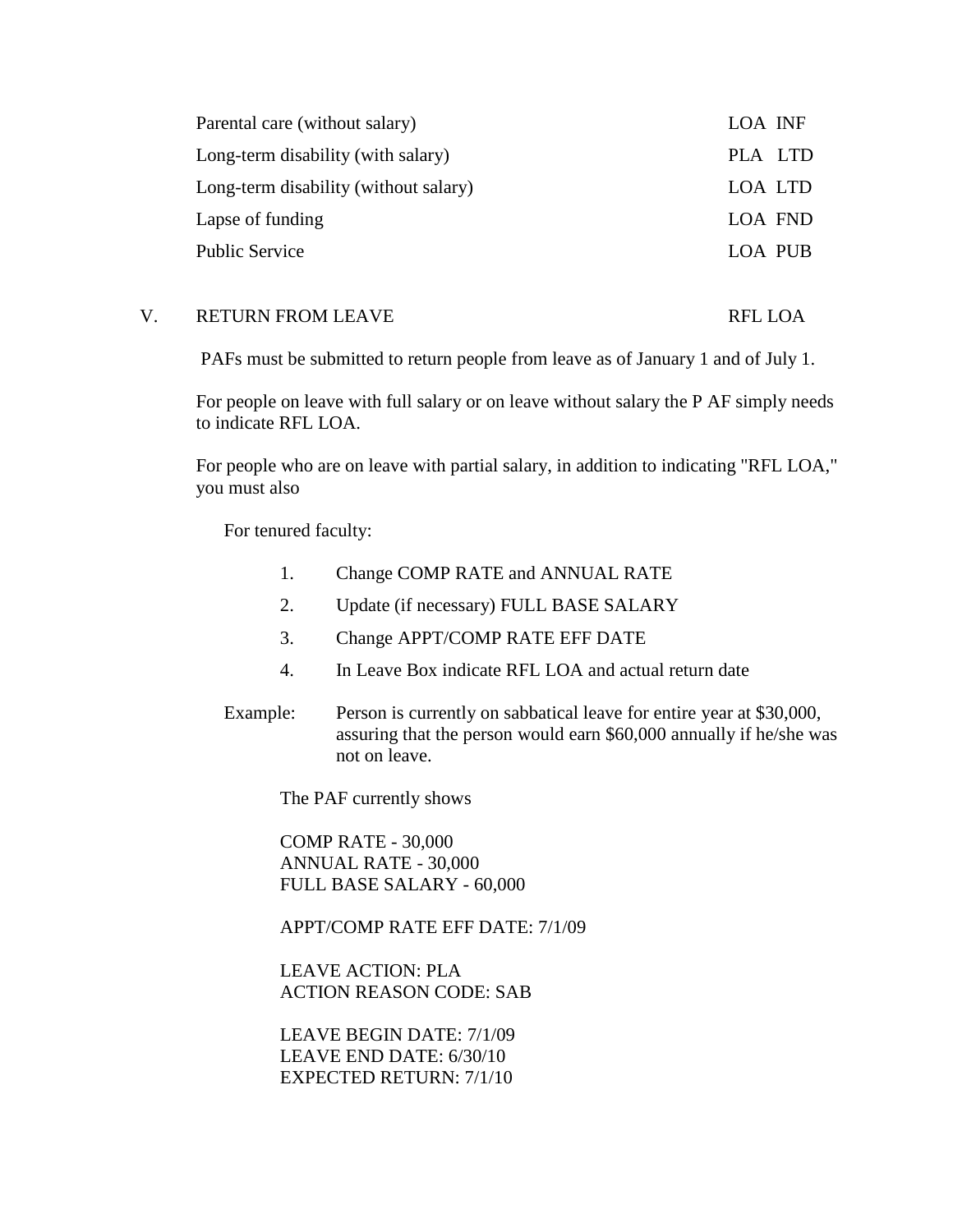## PARTIAL PAY: Yes

- 1.) Submit the PAF showing 7/1/10 RFL LOA and 7/1/10 PAY ADJ as Action Codes/Action Reasons
- 2.) Change the COMP RATE and the ANNUAL. RATE to the full base salary the person is to receive starting  $7/1/10$  (e.g. increase to \$70,000)
- 3.) Change APPT/COMP RATE EFF DATE to 7/1/10
- 4.) In Leave Box indicate RFL LOA and actual return date 7/1/10

For nontenured faculty/officers of research:

- 1. Change COMP RATE and ANNUAL RATE
- 2. Change APPT/COMP RATE EFF DATE
- 3. Change APPT/COMP RATE END DATE
- 4. Update FULL BASE SALARY
- 5. In Leave Box indicate RFL LOA and actual return date
- Example: Person is currently on a leave for one semester at \$15,000 (1/1/10 -6/30/10)*,* assuming that the person would earn \$60,000 annually if he/she was not on leave.

The PAF currently shows

COMP RATE 15,000 ANNUAL RATE - 30,000 FULL BASE SALARY: 60,000

APPT/COMP RATE EFF DATE: 1/1/10 APPT/COMP RATE END DATE: 6/30/10

LEAVE ACTION: PLA ACTION REASON CODE: RSR

LEAVE BEGIN DATE: 1/1/10 LEAVE END DATE: 6/30/10 EXPECTED RETURN DATE: 7/1/10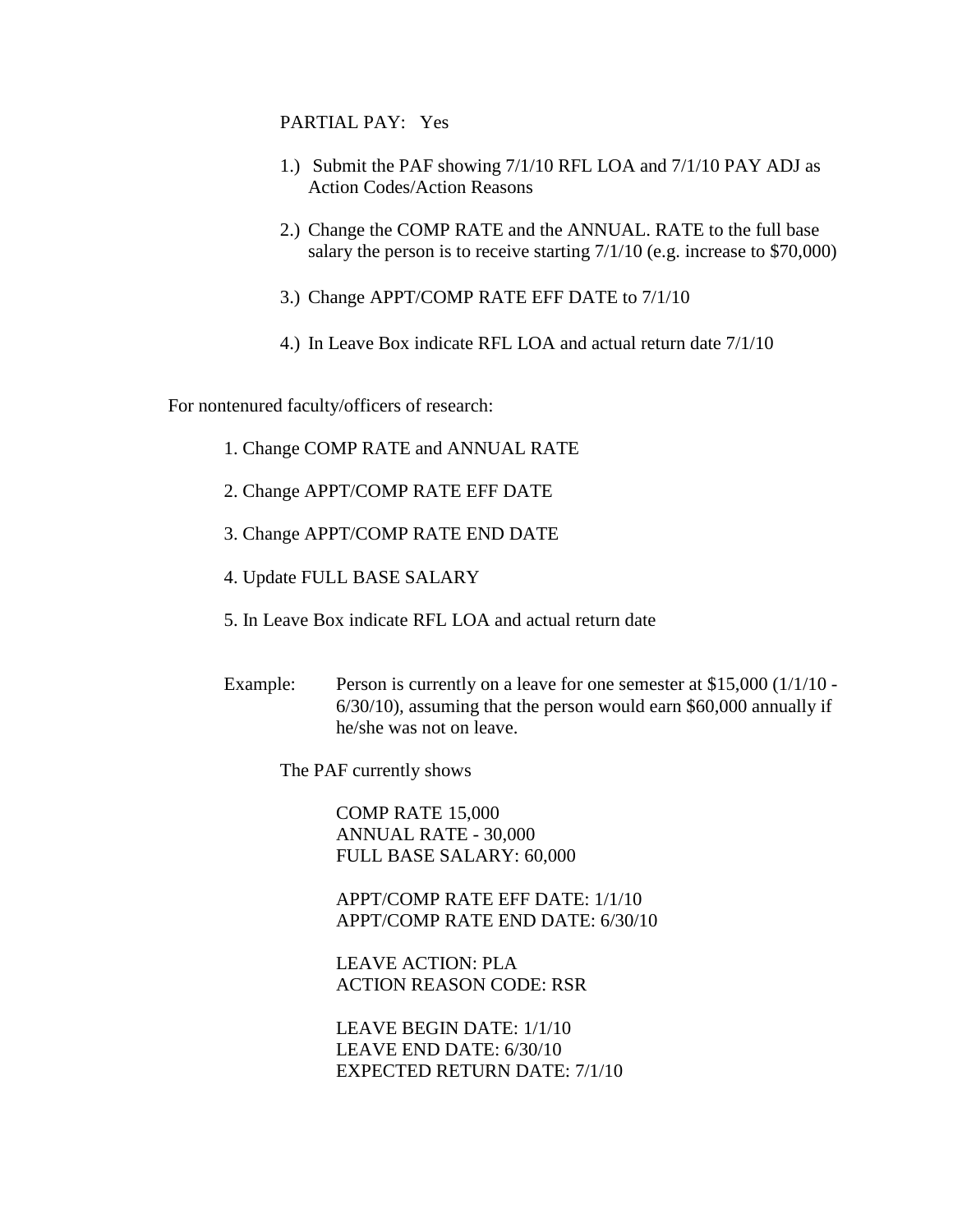PARTIAL PAY: Yes

- 1.) Submit the PAF showing 7/1/10 RFL LOA and 7/1/10 DTA CNW as Action Codes*/*Action Reasons.
- 2.) Change the COMP RATE and the ANNUAL RATE to the full base salary the person is to receive starting 7/1/10 (e.g. increase to \$70,000)
- 3.) Change APPT/COMP RATE EFF DATE to 7/1/10
- 4.) Change APPT/COMP RATE END DATE to 6/30/11
- 5.) In Leave Box indicate RFL LOA and actual return date 7/1/10

## VI. PROCESSING LEAVES

1. *Leave with Full Salary:* Indicate leave action and action reason code both at the top of the PAF and in the "Leave of Absence" box and check "No" for partial pay. In comments box indicate "LEAVE SALARY  $= xx$ ."

EXAMPLE: one semester sabbatical leave assuming annual salary  $= $60,000$ 

COMP RATE - 60,000 ANNUAL RATE - 60,000 FULL BASE SALARY: 60,000

LEAVE ACTION - PLA ACTION REASON CODE – SAB

LEAVE BEGIN DATE: 7/1/10 LEAVE END DATE: 12/31/10

PARTIAL PAY: No

[In Comments Box - "Leave salary  $= $30,000$ ." This information is for Provostial records.]

2. *Leave without Salary:* Indicate leave action and action reason code both at the top of the PAF and in the "Leave of Absence" box and check "No" for partial pay. In comments box indicate "LEAVE SALARY  $= 0$ ."

EXAMPLE: Leave without salary for entire year, assuming annual salary  $= $60,000$ 

COMP RATE - 60,000 ` ANNUAL RATE - 60,000 FULL BASE SALARY- 60,000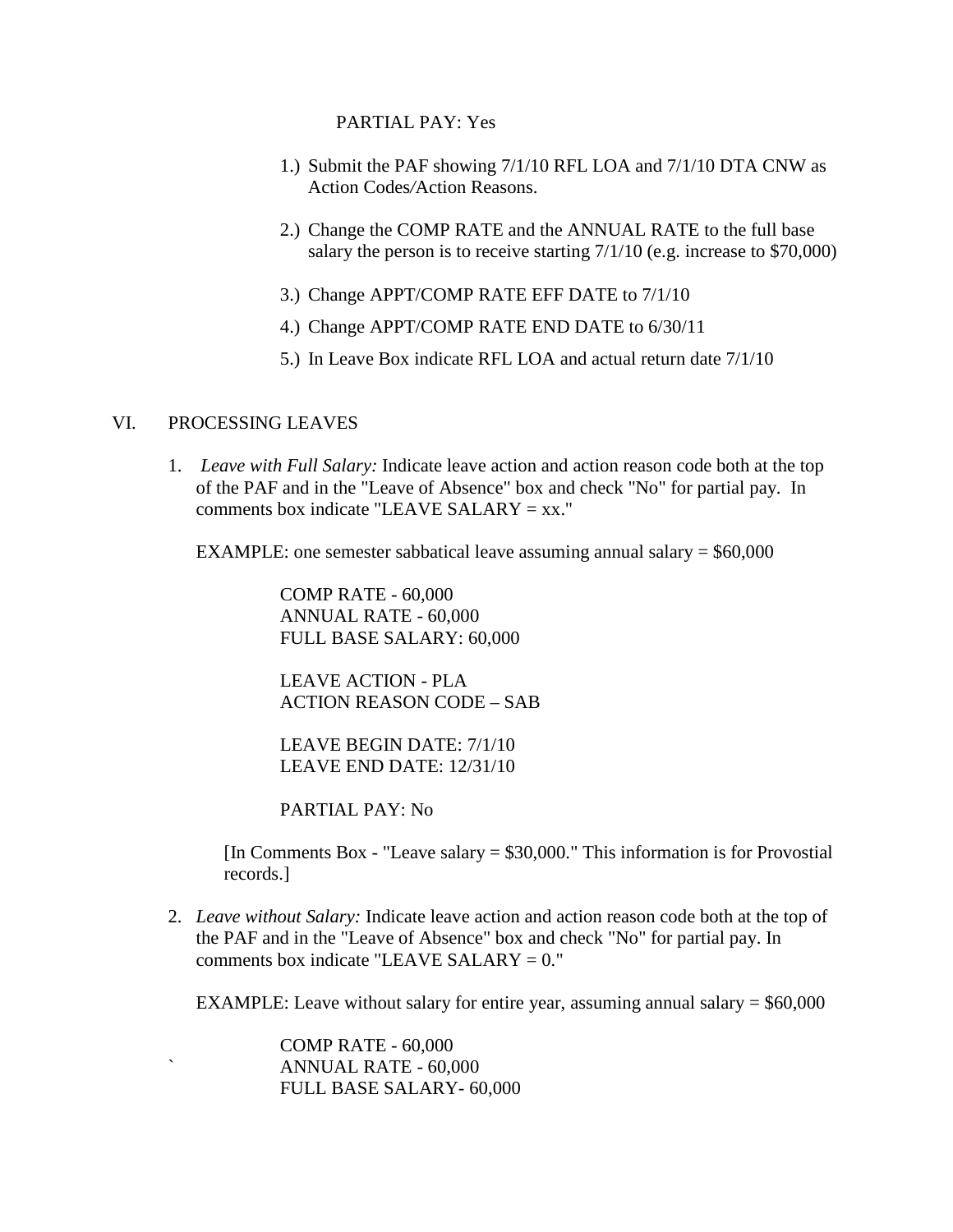LEAVE ACTION - LOA ACTION REASON CODE – RSR

LEAVE BEGIN DATE: 7/1/09 LEAVE END DATE: 6/30/10

PARTIAL PAY: No

[In Comments Box - "Leave salary  $= 0$ ." This information is for Provostial records.]

- 3. *Leave with Partial Salary:* COMP RATE and ANNUAL RATE need to reflect partial salary, FULL BASE SALARY needs to reflect full salary if person was not on leave, and APPT/COMP RATE END DATE need to be confirmed in addition to leave information itself being provided.
	- EXAMPLE 1: Sabbatical leave for entire year (\$30,000), assuming that the person would earn \$60,000 annually if he/she was not on leave.

COMP RATE - 30,000 ANNUAL RATE - 30,000 FULL BASE SALARY: 60,000

APPT/COMP RATE EFF DATE: 7/1/09

LEAVE ACTION: PLA ACTION REASON CODE: SAB

LEAVE BEGIN DATE: 7/1/09 LEAVEENDDATE: 6/30/10

PARTIAL PAY: Yes

 $[In Comments Box - "Leave Salary = $30,000." This information is for Provostial$ records.]

EXAMPLE 2: Nontenured faculty member/officer of research is on a Research Leave at partial salary (\$15,000) for one semester, assuming that the person would receive \$60,000 annually if he/she were not on leave.

COMP RATE - 15,000 ANNUAL RATE - 30,000 FULL BASE SALARY - 60,000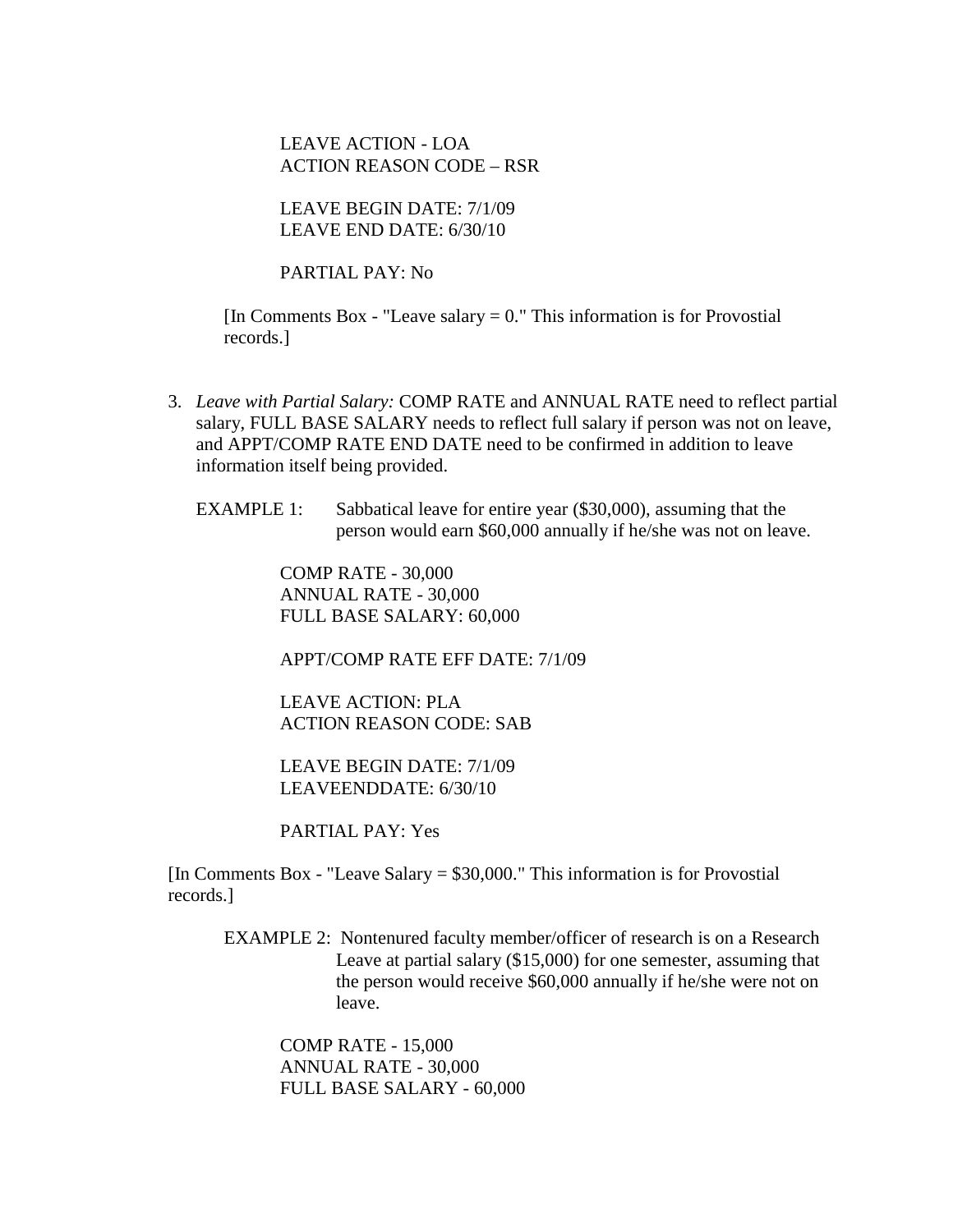## APPT/COMP RATE EFF DATE: 7/1/09 APPT/COMP RATE END DATE: 12/31/09

LEAVE ACTION: PLA ACTION REASON CODE: RSR

LEAVE BEGIN DATE: 7/1/09 LEAVE END DATE: 12/31/09

PARTIAL PAY: Yes

[In Comments Box - "Leave Salary  $= $15,000$ ." This information is for Provostial records.]

## VII. COMMON PERSONAL CHANGES:

| <b>Update Social Security number:</b> | DTA SSN |
|---------------------------------------|---------|
| Update Visa information:              | DTA VSA |

If the visa information is changing, DTA VSA should be the first ACTION/REASON put on the PAF to ensure proper processing.

Update Education information: DTA EDU

Change in Tenure Status:

No Effective Date, Action Code or Reason Code required at top of PAF. Just complete "Tenure Information" Box.

Tenure requires Tenure Effective Date

Officers of research, officers of the libraries, and student officers do not have tenure status. Tenure code should be "None."

## VIII. ORDER OF ACTION CODES AT TOP OF PAF:

- 1. Personal changes (DTA VSA, etc.)
- 2. Reappointment/Title/Salary (DTA/CNW, DTA TTL (only for tenured faculty arid officers of the libraries); PAY ADJ (only for tenured faculty)
- 3. Leaves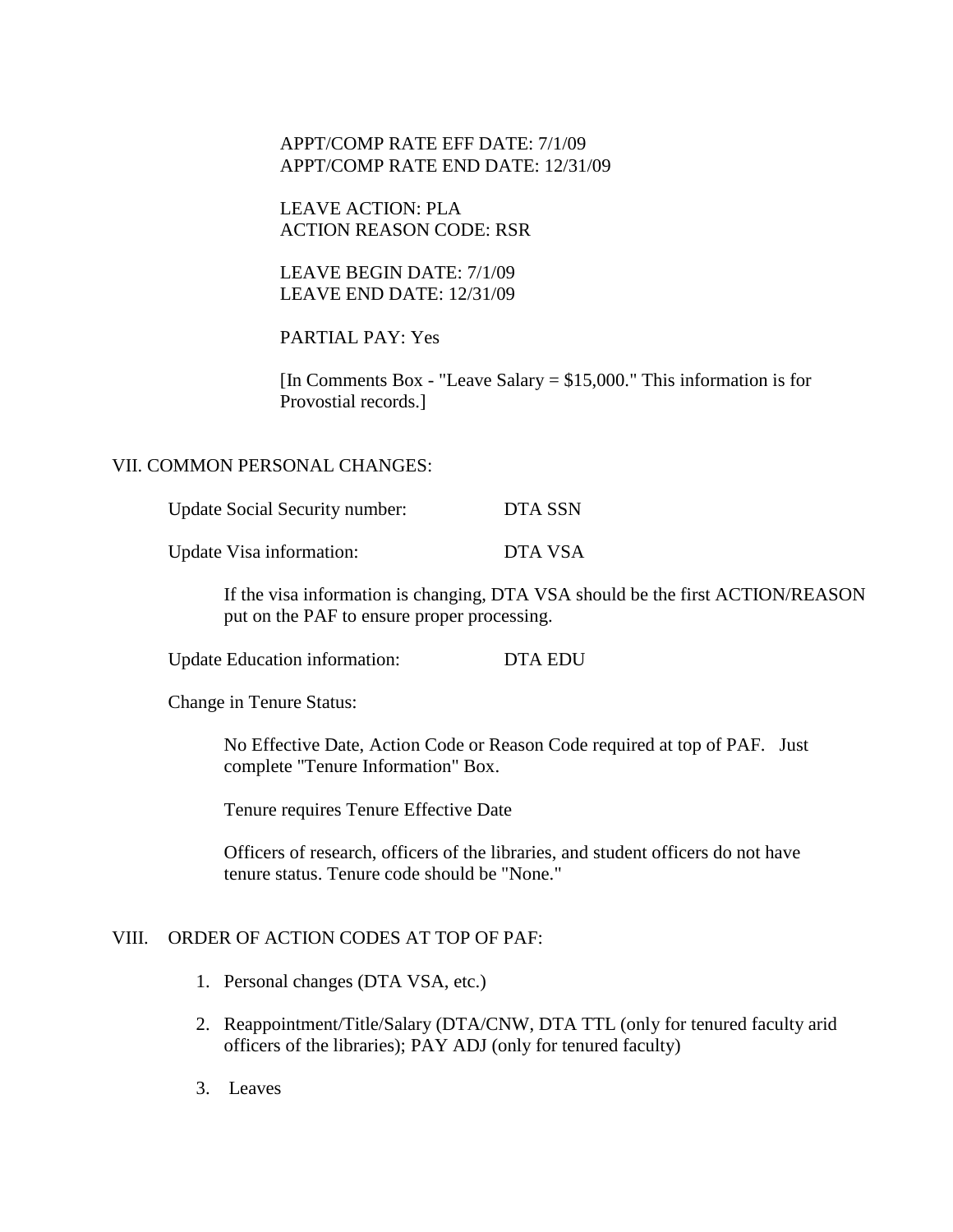4. Terminations

## IX. GENERAL REVIEW BEFORE SUBMJSSION:

Please check the PAFs you are submitting to make sure that they contain all the necessary information.

- 1. CITIZENSHIP: Please make sure that Citizenship is properly recorded.
	- a) If the person has a visa, "U.S. Citizen" field should show as "N." There should be a visa type and visa expiration date.
	- b) If the person is a Permanent Resident, "U.S. Citizen" field should show as "N." Please be sure that the "A" number is recorded.
- 2. EDUCATION: Please be sure that educational information is indicated on the PAF. PAFs missing this information will be returned.
	- a) If "Education" box is blank, please provide highest degree, institution, and date.
	- b) Please check "Institution" to confirm that it is a legitimate college or university. You do not need to change "Harvard Undergraduate" to Harvard University. The Education tables in PeopleSoft are being updated, and corrected information will populate these fields shortly. You do need to fix such entries in the "Institution" field as "Tuxedo Park Middle School," "Allentown Hospital," etc.
- 3. COMPLETE UNIVERSITY TITLE: Please make sure that the title is current and free of typos. (*Please refer to the Title Job Aids in the appendix*)

Please remember to consult the TIG for a more detailed explanation and for less frequently used codes.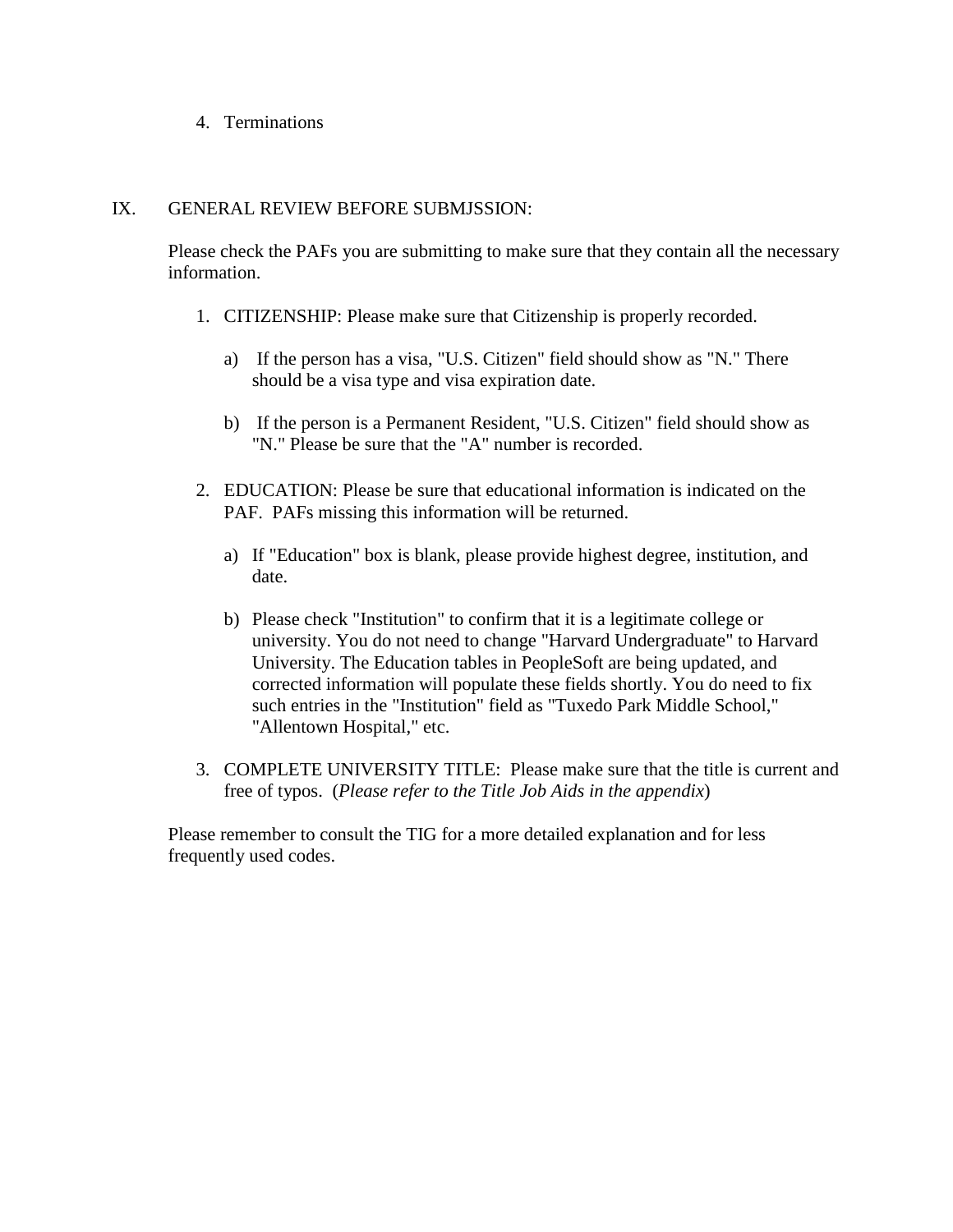### August 12, 2009

- **TO:** Departmental Administrators
- **FROM:** Pearl Spiro Assistant Provost for Academic Appointments
- **SUBJECT:** Quick Reference Guide for Processing PAFs **for Part-Time Academic Personnel**  Who Cannot Be Done by Roster

## I. ORDER OF ACTION CODES AT THE TOP OF PAF:

1. Personal changes (DTA VSA, etc.)

If the visa is being extended or is changing, DTA VSA should be the first ACTION/ REASON listed on the PAF to ensure proper processing.

- 2. Other changes in personal information (e.g., Social Security number, marriage date). All campus address changes should be done via the Web, not by PAF.
- 3. Terminate casual position and rehire into academic appointment (TER AEN, REH REH)
- 4. Reappointment/Title/Salary

DTA/CNW (if no break in service)

REH CNW (if person is already terminated)

#### II. ACTION CODES FOR COMMON PERSONAL CHANGES:

| Update Social Security number:       | DTA SSN        |
|--------------------------------------|----------------|
| Update Visa information:             | DTA VSA        |
| <b>Update Education information:</b> | <b>DTA EDU</b> |

Change in Tenure Status: No Effective Date, Action Code or Reason Code needed

- III. ACTION CODES FOR REAPPOINTMENTS WITH/WITHOUT A CHANGE IN TITLE AND WITH/WITHOUT A CHANGE IN SALARY (assumes that you cannot reappoint the person by roster but must use a PAF. See my instructions for roster processing.)
	- 1. Nontenured Faculty, Officers of Research, and Student Officers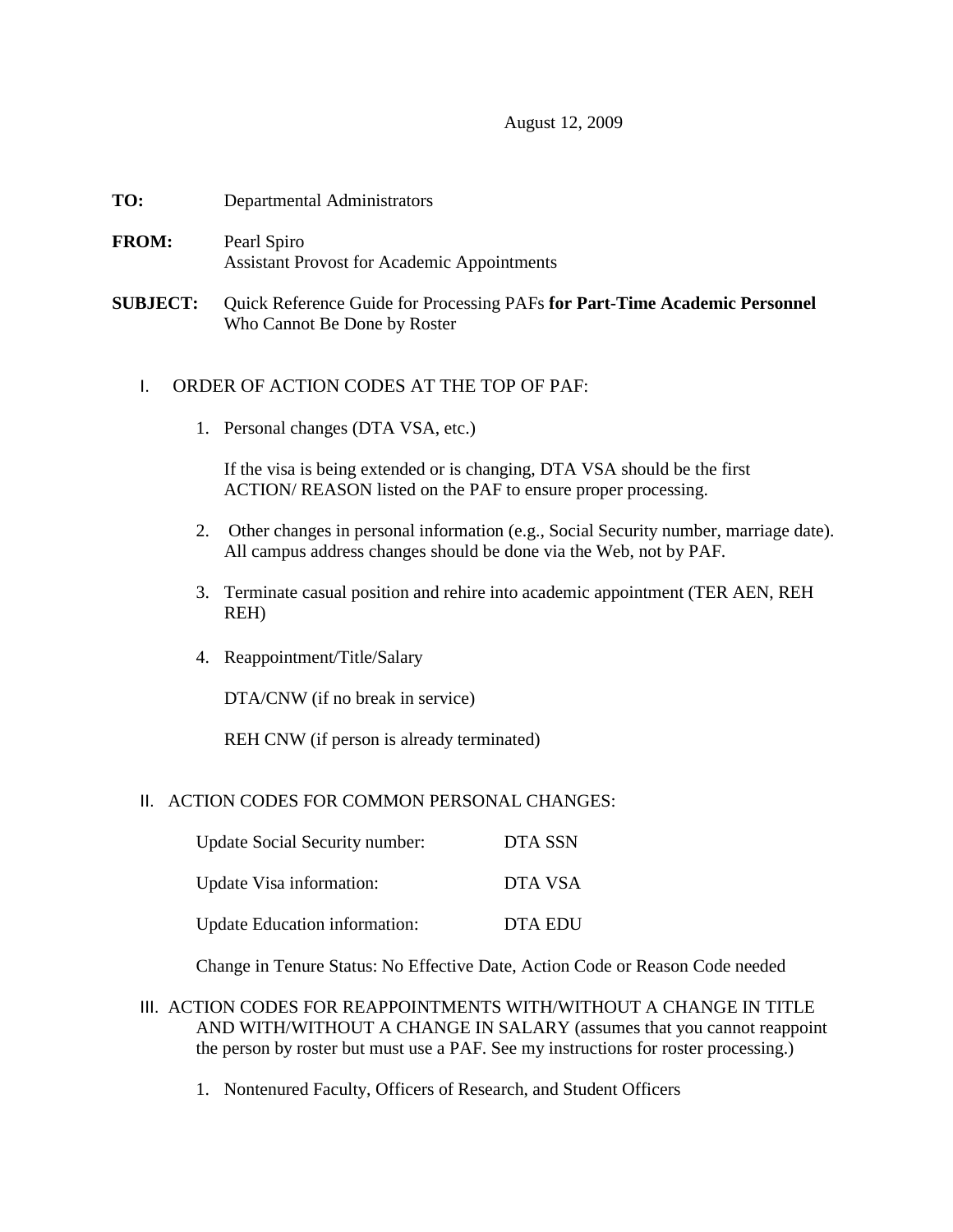**DTA CNW:** should be used only if there is no break in service, and if the nontenured faculty member, officer of research, or student officer has not yet been terminated.

No other codes are required to indicate a change in title or salary. Do not use DTA TTL, PAY ADJ, or PRO/PRO.

**REH CNW:** should be used if there is a break in service or if the person has already been terminated.

No other codes are required to indicate a reappointment with/without a change in title or salary. Do not use DTA TTL, PAY ADJ, and/or PRO/PRO.

2. Tenured Faculty (with multiple appointments):

| Change in Salary: | PAY ADJ |
|-------------------|---------|
| Change in Title:  | DTA TTL |

## IV. ACTION CODES TO TERMINATE CASUAL EMPLOYMENT AND APPOINT TO ACADEMIC POSITION

- 1. TER AEN
- 2. REH REH

## V. COMPLETION OF POSITION/SALARY INFORMATION

- 1. Changes of Title and Position and/or Administrative Department
	- a. Update Position Number
	- b. If the person is remaining in your department, update POSITION ENTRY DATE and TITLE EFFECTIVE DATE.
	- c. If the person is changing departments but the title is remaining the same, update ADMINISTRATIVE DEPARTMENT CODE, ADMINISTRATIVE DEPARTMENT NAME, POSITION NUMBER, and POSITION ENTRY DATE TITLE EFFECTIVE DATE does not change.
- 2. Update APPT/COMP RATE EFF DATE and APPT/COMP RATE END DATE
- 3. Update COMP RATE and ANNUAL RATE using TIG calculator, as needed. (Do not use the TIG calculator if the duration of the appointment is less than one month.)
- 4. Confirm full-time/part-time status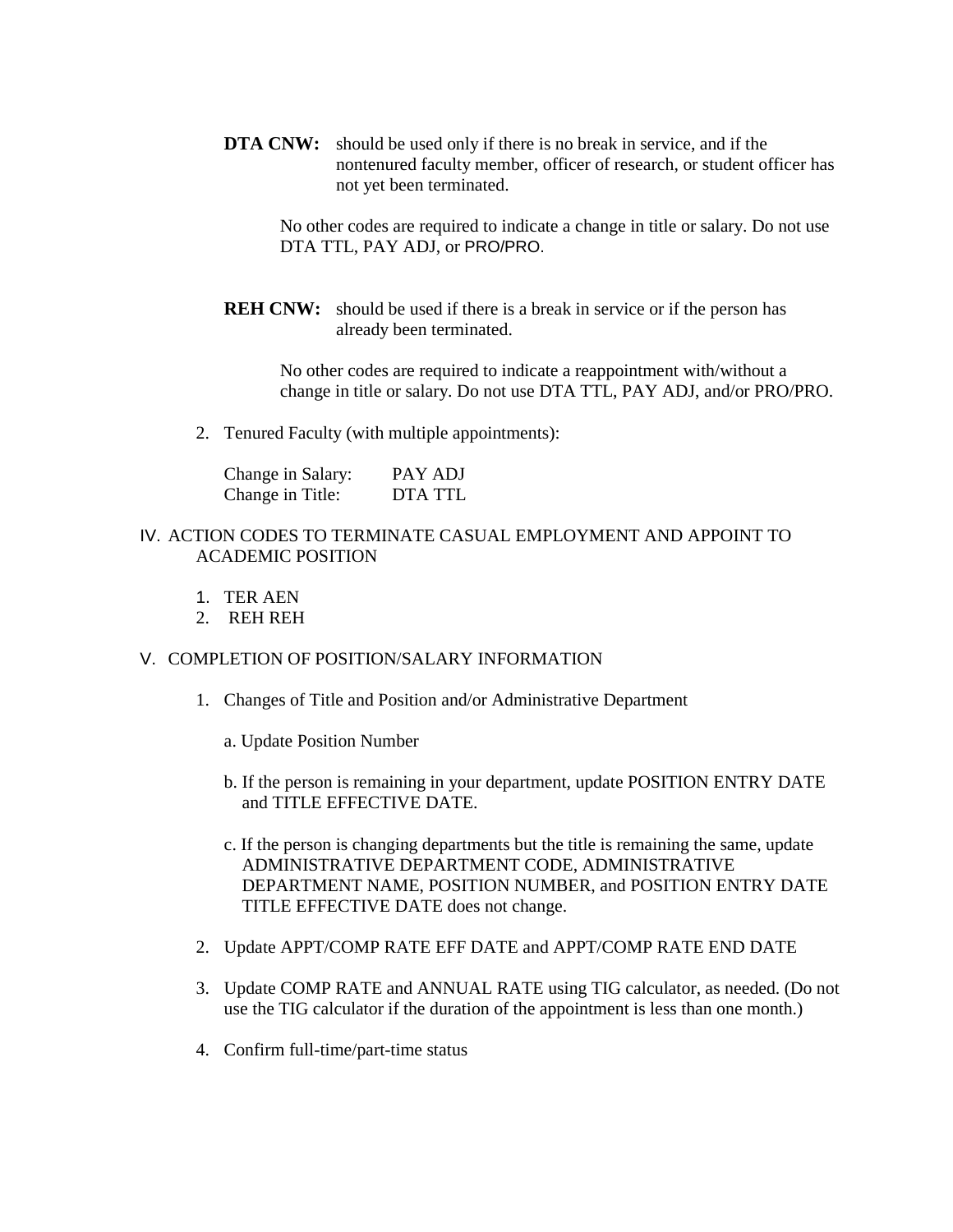- 5. Change Salary Type from NAHRLY to CNTRCT if the person is switching from casual to an officer appointment.
- 6. Update Tenure Status

All part-time faculty: OTHER NONTENURED

All officers of research and student officers: NONE

## VI. GENERAL REVIEW BEFORE SUBMISSION

Please check the PAFs you are submitting to make sure that they contain all the necessary information.

1. CITIZENSHIP:

Please make sure that Citizenship is properly recorded. The individual must have completed a new 1-9 if you are changing the visa information.

- a) If the person has a visa, "U.S. Citizen" field should show as "N." There should be a visa type and visa expiration date.
- b) If the person is a Permanent Resident, "U.S. Citizen" field should show as *"*N.*"* Please be sure that the "A" number is recorded.

## 2. EDUCATION:

Please be sure that educational information is indicated on the PAF. PAFs missing this information will be returned.

- a) If "Education" box is blank, please provide highest degree, institution, and date. If the degree is from a foreign institution; be sure to indicate the country.
- b) Please check "Institution" to confirm that it is a legitimate college or university. You do not need to change "Harvard Undergraduate" to Harvard University or to indicate the foreign institution from which the person received the degree. The Education tables in PeopleSoft are being updated, and corrected information will populate these fields shortly. You do need to fix such entries in the "Institution" field as "Tuxedo Park Middle School," "Allentown Hospital," etc.
- 3. COMPLETE UNIVERSITY TITLE: Please check to make sure it is current and free of typos.

Please remember to consult the TIG for a more detailed explanation and for less frequently used codes.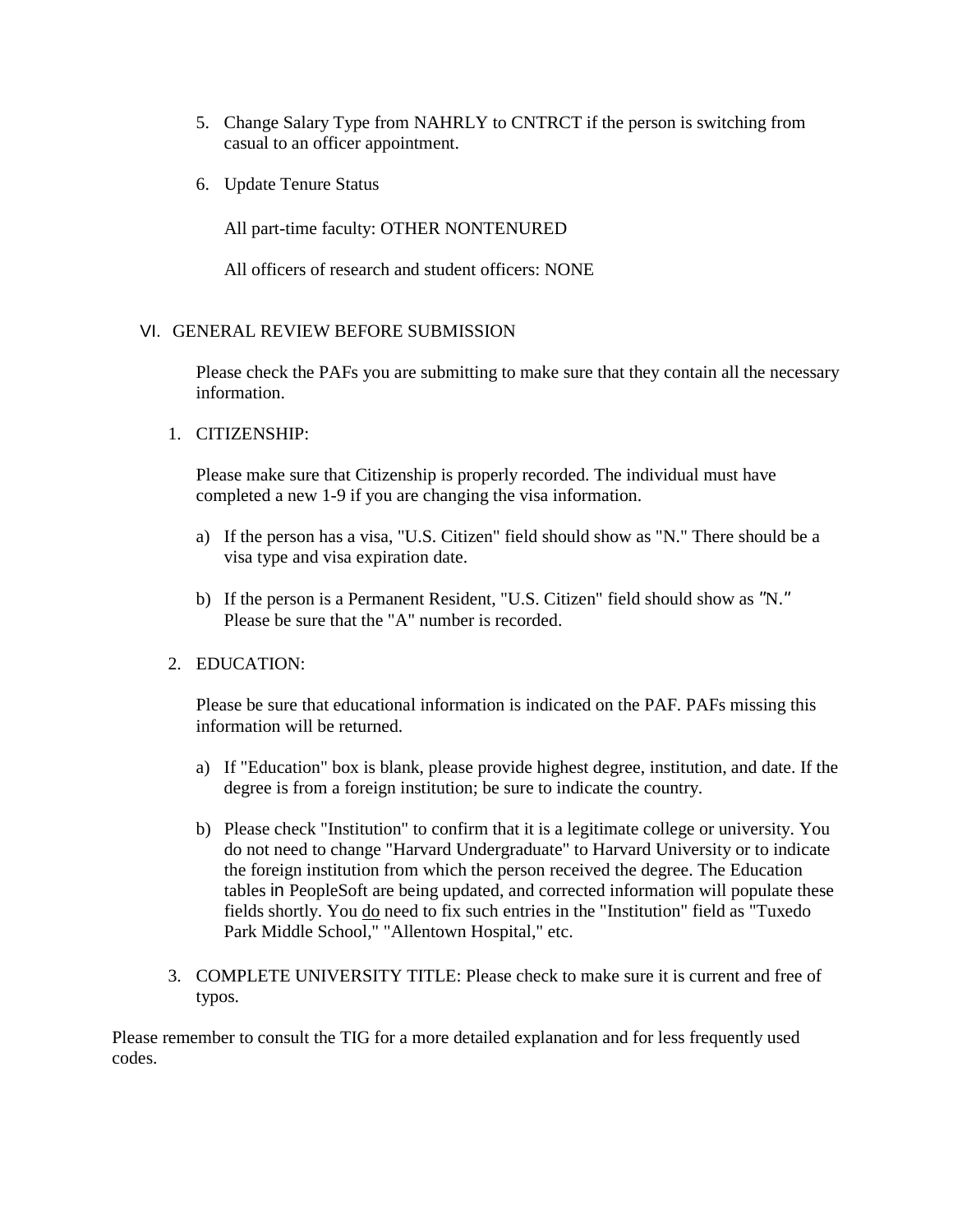## **SAMPLE**

## **PLEASE BE SURE TO READ BEFORE COMPLETING APPOINTMENT PAPERWORK. USE** *CURRENT* **DATES WHEN COMPLETING PAPERWORK.**

August 5, 2011

TO: Departmental Administrators and Academic Departmental Administrators

| FROM: | Pearl Spiro                                        |
|-------|----------------------------------------------------|
|       | <b>Associate Provost for Academic Appointments</b> |

SUBJECT: Personnel Forms for Fall Appointments

With the implementation of semi-monthly paychecks and the new Labor Accounting system, the ability of departments to submit the forms for part-time and student officers of instruction and research to meet the HRPC deadlines will determine whether these people will start receiving checks on September 15 or September 30. The HRPC cannot process individual pages of department rosters, but needs all of the pages for a particular department before entering the information into PeopleSoft. Those units which submit their rosters and forms through a dean or executive vice president should complete them even earlier to ensure that they are processed in time. Since the submission of the electronic transactions and paperwork will determine when people receive their first check, departments and schools should notify their faculty and student officers when they can expect their first paycheck.

To ensure that I have sufficient time to approve appointments and meet the HRPC Mail Closing Dates for the September 15 and September 30 payrolls, please note the following dates:

#### **Deadlines for September 15 Payroll**

Departments wanting to meet the deadline for the September 15 payroll must submit all of their rosters, nomination forms, PAFs, and FAST transactions to me by **Tuesday, September 6**. Joe Werst in the Arts and Sciences has requested that those departments wanting to meet the September 15 payroll should submit all forms and especially rosters to them by **Wednesday**, **August 31**.

#### **Deadlines for September 30 Payroll**

Departments wanting to meet the deadline for the September 30 payroll must submit all of their rosters, nomination forms, PAFs, and FAST transactions to me by **Tuesday, September 20**. All appointments processed after that date for people who appeared on the rosters must be submitted on PAFs. Joe Werst has requested that they receive all forms and especially rosters for the September 30 payroll by **Tuesday, September 13**.

#### Recertification by Roster

The format of the rosters is the same as last year. As in the past, to expedite processing the rosters for the period 9/1/11 - 12/31/11 have been printed on green paper, and those for the period 9/1/11 - 5/31/11 are on yellow paper.

The procedures to recertify your part-time officers of instruction and your student officers for the 2011 – 2012 academic year or for Fall 2011 are also similar to those used last year.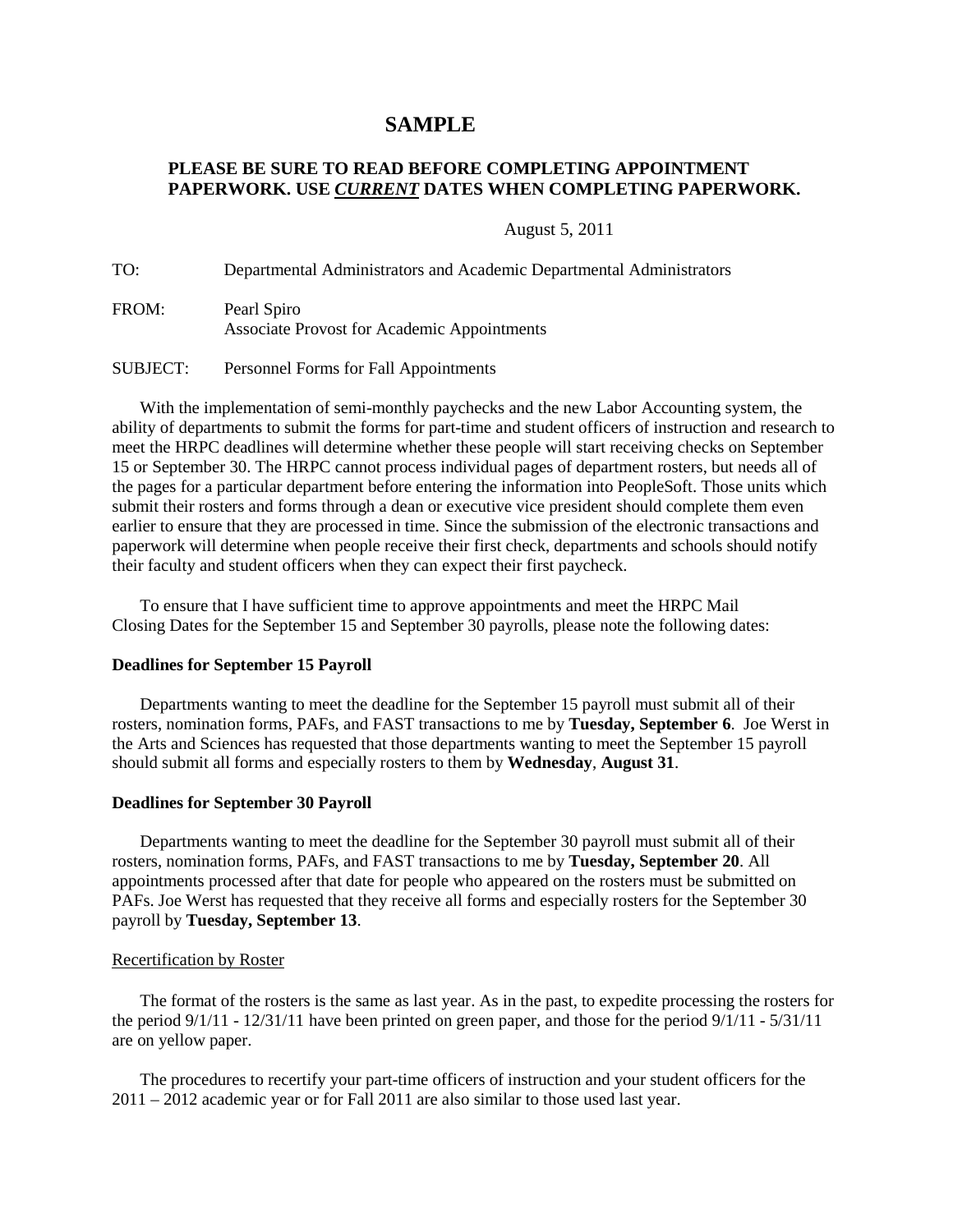Attached are two rosters, one for officers of instruction and one for student officers, who held an appointment during the 2010 - 2011 academic year or during Summer 2011 in your department or school. Such people who are currently working on the casual payroll or who held an appointment in Summer Session 2011 should also appear on your roster. Please contact me if your rosters are missing people before preparing PAFs.

The same rules will apply to these rosters as did to the ones you received last year:

- The rosters should be used to reappoint for the period indicated in the heading of the roster. Depending on the appointment cycle in your school or department, you are receiving rosters for the 9/1/11 -5/31/12 period and/or the 9/1/11 -12/31/11 period. You can use the roster only to reappoint for the period noted in its heading. PAFs must be submitted if the new appointment covers any other period of time.
- Please indicate the new title on the line marked "New Title," and enter the position number for the new title. You do not need to restate the title or the position number if it remains the same.
- The definitions for the codes used on the roster are also the same as in the past. All the names on the roster must have a code placed next to them:
	- R reappoint for the period indicated in the heading on the roster. You must provide both "New Comp Rate" and "New Annual Rate."
	- P process by PAF submitted with the roster.
	- E -terminate with Term Action Reason TER AEN on 9/01/11. Use of this code will terminate the current appointment. Do not use "E" if the termination type is not AEN, or if the "Appt/Comp Rate End Date" is prior to August 31, 2011. If you can use "E" on the roster, you do not need to submit a PAF.
	- T to keep terminated: use this code if the person should remain terminated and not be reappointed for the Fall term or for the  $2011 - 2012$  academic year. Do not use "T" to terminate an active appointment by roster.
	- U unknown: if an individual who does not hold an appointment in your school or department has been erroneously included on your roster. Please contact me immediately if such a person appears on your roster.

Do not write the names of any officers who are not already on the rosters. Individuals who have been omitted from the rosters or mistakenly included on the wrong roster must be recertified by PAF even if you only want to reappoint them.

You no longer need to provide 1-9 information on the roster. You can ignore the line on the roster requesting this information. Please see the section "Citizenship Information and 1-9 Forms" on page 6 below for further important information.

You may process the pages of the rosters individually or together. In either case, you should sign each completed page and forward it to me. Even if you do not wish to use the rosters, you must return all your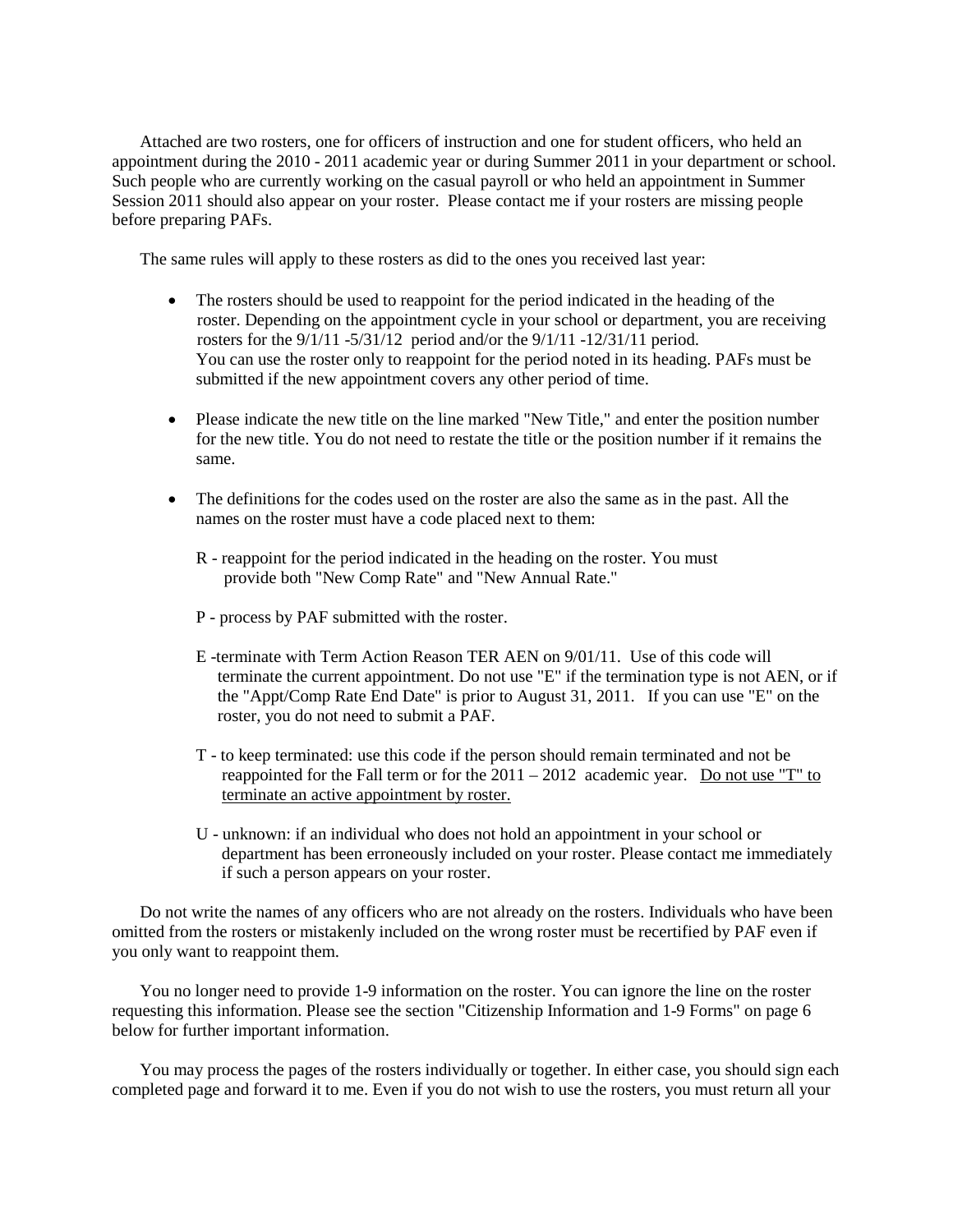roster pages to me **no later than September 6** for the September 15 payroll and by **September 20** for the September 30 payroll. The HRPC needs them for proper control.

If, as a result of a subsequent review, the entry for any officer whom you want to recertify by the roster needs to be changed, the notation in the action column will be changed to "E" or "T" and you will be asked to prepare a PAF. Such a PAF should be labeled "SUPERCEDES ROSTER ENTRY."

You should not submit the PAFs of officers whom you are recertifying by roster. Once you have submitted your rosters, do not print a PAF to initiate any change in PeopleSoft until the rosters are updated. You must use the PAF generated from the roster for any additional modification. Otherwise the person will not be paid properly.

#### Recertification by PAF

You should enter "P" under the ACTION column on the roster and submit a PAF if you need to make any changes other than to reappoint at the same title or appoint to a new title, terminate with a Term Type TER AEN, or keep terminated.

Do not make the changes on the roster itself. A PAF will be required for any of those officers if you intend:

- 1. to reappoint through a date other than that shown on the roster;
- 2. to reappoint at zero salary;
- 3. to terminate an appointment with a termination code other than TER AEN;
- 4. to reappoint people whose visas have been extended;
- 5. to reappoint an officer of administration to an academic position (the PAF for the previous academic position should be obtained from the person's administrative department) ;
- 6. to reappoint people whose names do not appear on the roster (either because their last appointment predated July 1, 2010 or because of some programming omission); or
- 7. to change any of the personal information (other than addresses and phone numbers which must be submitted via the Web).

Nobody working in the United States should be reappointed with a "dummy" number, either by roster or by PAF. Please check that everyone being reappointed has a real Social Security number in PeopleSoft. Once the Social Security card has been issued, the PAF needs to be updated with the actual Social Security number. A copy of the person's Social Security card and new tax forms with the Social Security number must accompany the PAF. Paperwork for anyone working in the United States who is reappointed with a "dummy" Social Security number will be returned to you.

You will also need to submit PAFs foreign citizens on the rosters with visa expiration dates before December 31, 2011 or May 31, 2011 (depending on the roster heading). Those officers who have received visa extensions need to complete new 1-9 Forms, and you should update the PAF with the new visa expiration date and new type of visa (if applicable) and attach copies of the relevant paperwork. If the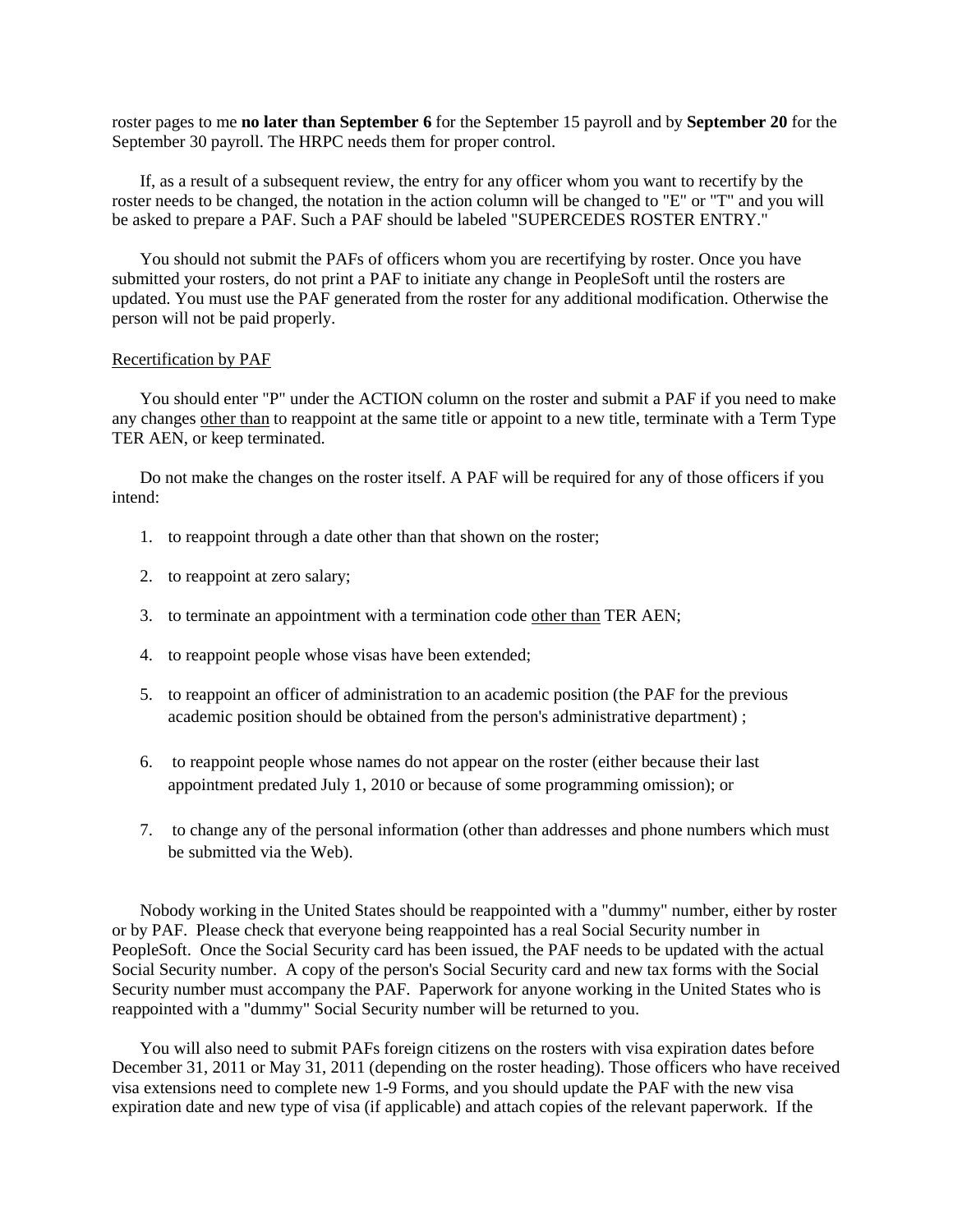Department of Homeland Security has not extended an officer's visa, the appt/comp rate end date cannot be later than the visa expiration date. In those cases where the officer has applied for the extension but Homeland Security has not acted, you should contact me, or Joe Werst in the Arts and Sciences, for instructions.

While you will not be able to use the rosters to recertify some of your officers, it will nonetheless be in your interest to submit their PAFs at the same time as the rosters. If you do, you must sign the PAFs as well as the rosters.

#### FAST Transactions

If you use FAST for new appointments, please follow the instructions provided by Human Resources. Please note the following to ensure that PeopleSoft contains accurate data:

- always put a period after the middle initial of the name;
- be careful when choosing educational institutions since many have similar names;
- for student officers only who received degrees from foreign universities or from US schools not on the list provided by PeopleSoft, please indicate the institutions from which they received their degrees in the "Comments" area; and
- include Complete University titles for all faculty and officers of research; leave that field blank for student officers.

#### Current Casual Employees Who Need to Be Reappointed as Academic Officers

People who were officers of instruction or research or who were student officers during the 2010 - 2011 academic year who are currently working on the casual payroll should appear on your roster. You do not need to submit a P AF terminating their casual position if you reappoint them by roster. Use of the "R" code on the roster will terminate their casual position and reappoint them as officers effective September 1, 2011.

You will need to submit a PAF for people who are currently working on the casual payroll 1) who were officers of instruction or student officers during the 2010 - 2011 academic year but whom you cannot appoint by roster for the reasons mentioned above in the section entitled "Recertification by PAF," or 2) who did not hold appointments as officers of instruction or research or student officers during the 2010 - 2011 academic year. The PAF showing their casual status should be modified as follows to reflect the change from casual to semi-monthly payroll:

| a. Action Codes at Top:  | 1) 9/1/11 TER AEN<br>$2)$ 9/1/11 REH REH (please note this code) |
|--------------------------|------------------------------------------------------------------|
| b. Position Entry Date:  | 9/1/11                                                           |
| c. Title Effective Date: | 9/1/11                                                           |
| d. Title:                | Change from Short-Term Casual to proper academic title           |
| e. Salary Type:          | Change from Hourly to Contract                                   |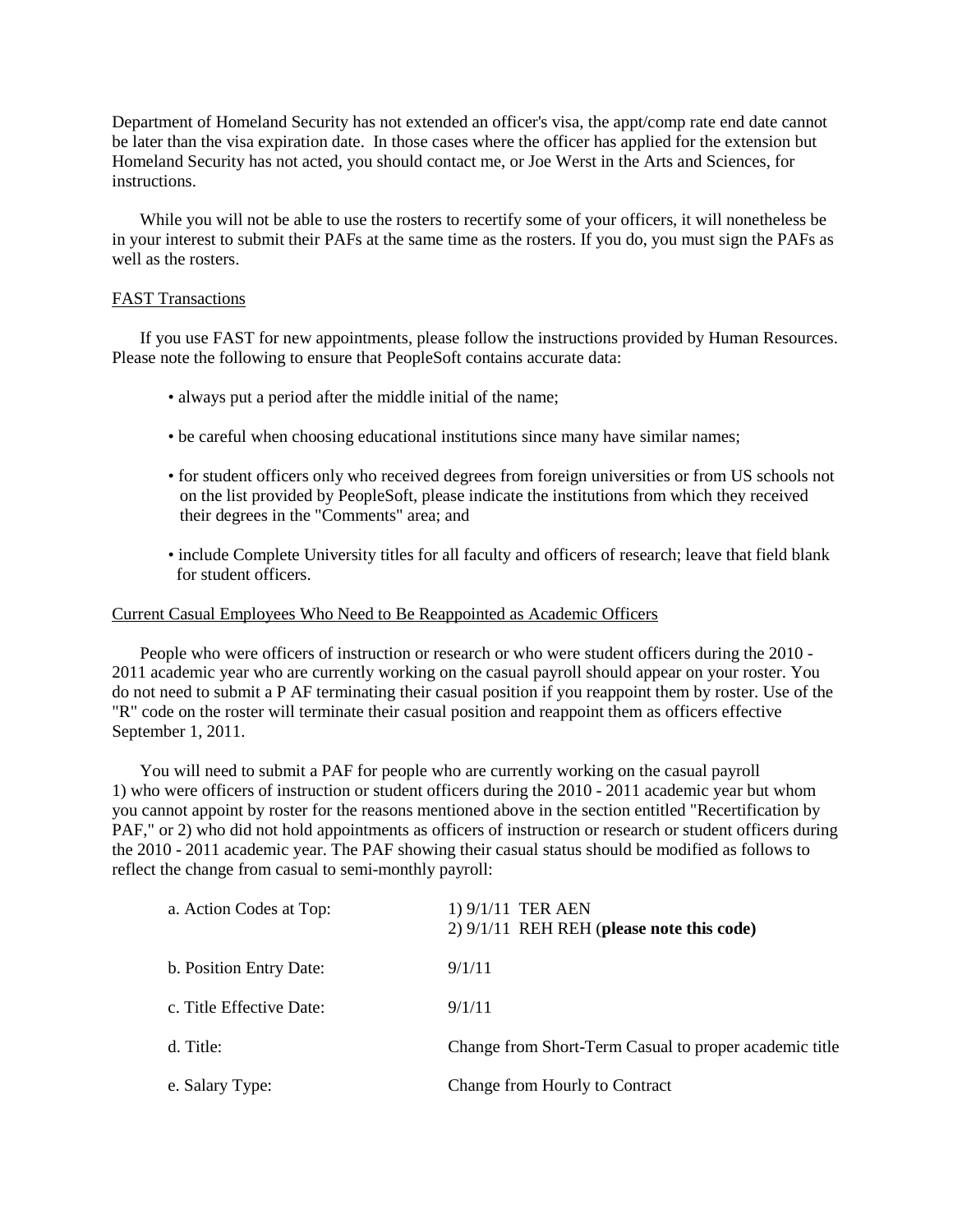You should complete the fields relating to the academic appointment: comp rate, appt/comp rate effective date, appt/comp rate end date, annual rate, and full base salary. Please also be sure that the personal information such as citizenship, education, and tenure status is complete and accurate. For faculty and officers of research, please include the Complete University Title. (Student officers do not need the Complete University Title completed on their forms.) **The PAF will be returned to you if any of this information is missing.**

All additional work done by these people once their appointments as officers are effective September 1, 2011 must be submitted as additional compensation. They must not be paid on the casual payroll.

#### Citizenship Information and 1-9 Forms

The Immigration Reform and Control Act of 1986 (IRCA) requires that all new employees complete the 1-9 Form by the first day of work. The University is liable to substantial fines from the Department of Homeland Security if it is not in compliance with the law.

The procedures for completing 1-9 Forms distributed by Human Resources should be followed. All faculty, officers of research, and student officers, whether or not they are U.S. citizens, should go to 210 Kent or to the 4<sup>th</sup> Floor Studebaker to complete their 1-9 Forms.

New I-9s will also be required for foreign citizens who are being reappointed if their visas will expire before the end of the proposed period of appointment. If Homeland Security has not extended an officer's visa, the appt/comp rate end date cannot be later than the visa expiration date. New 1-9 Forms are required for U.S. citizens and permanent residents with breaks in service of more than one year when the 1-9 Form was signed more than three years ago. In other words, as long as a person returns to work within three years of signing an 1-9, they do not need to complete a new form. The same applies to noncitizens who are not permanent residents if the original authorization to work has not expired during the break in service.

With the introduction of electronically prepared 1-9 Forms, you no longer need to provide the date that the 1-9 Form was signed if the existing 1-9 Form on file is still valid. You will need to attach the documents for foreigners that were listed in the instructions from Human Resources if a new 1-9 was completed. The office of the appropriate dean or executive vice president will check that individuals needing a new 1-9 have indeed completed one.

#### Ethnic and Racial Classification of Employees

Please refer to the e-mail that Human Resources distributed on April 6, 2010 for information about the U.S. Department of Education rules regarding the ethnic and racial classification of faculty, students, and staff. Attached to the e-mail is the paper self-identification form that all new employees should complete and from which you should obtain the information required for the nomination form. A copy of the selfidentification form must be attached to the nomination form or PAF (for casuals' becoming officers).

## New York State Labor Law Section 195(1)

To comply with the New York State Labor Law Section 195(1) all new faculty and officers of research (NOT student officers) who receive salary from the University, regardless of whether they are full-time or